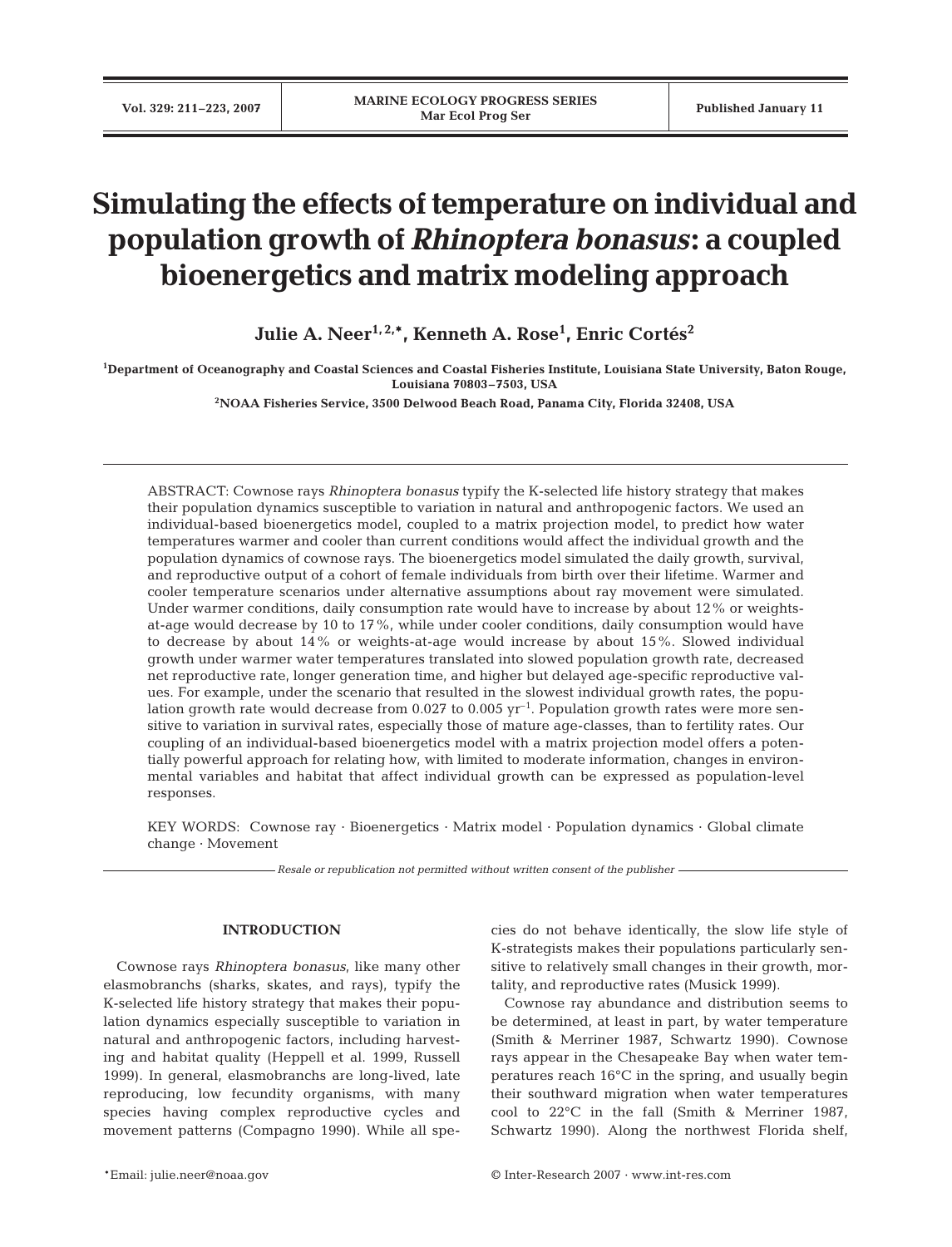rays begin to depart the area when the summer water temperatures are between 28 and 30°C, and very few rays are captured at temperatures warmer than 30°C (Neer 2005). As waters cool to 28°C in early fall, the rays return to the region, where they remain until water temperatures drop below 18°C in early winter. Cownose rays are rarely collected at waters cooler than 15°C (Neer 2005). These documented movements of cownose rays in response to water temperature suggest that cownose rays may behaviorally thermoregulate to facilitate their growth or some other biological process (Matern et al. 2000), and that relatively small changes in water temperature could affect their population dynamics.

Water temperature can vary as a result of natural interannual and seasonal fluctuations, and as a result of global climate change. The average temperature in the United States could increase by 2 to 8°C over the next century due to the injection of greenhouse gases into the atmosphere in that region, with the most likely increase being around 4°C or less (Smith 2004). Increases in temperature due to global warming could have significant effects on aquatic ecosystems (Hill & Magnuson 1990). Kennedy et al. (2002) state that, although summer temperatures in tropical waters may not increase much beyond present levels due to evaporative cooling, temperate and boreal regions may experience temperature increases that will be stressful or lethal for some organisms. Sub-lethal effects of warmer temperatures may include changes in metabolism, growth, and distribution (Kennedy et al. 2002).

In this paper, we used an individual-based bioenergetics model coupled to a matrix projection model to predict how water temperatures warmer than current conditions and cooler than current conditions would affect the individual growth and the population dynamics of the cownose ray in the northern Gulf of Mexico. Bioenergetics models use a balanced energy budget equation to estimate growth or production, or to predict consumption rates (Hanson et al. 1997). Bioenergetics modeling is appealing as it provides a link between fish physiology and environmental conditions, and provides a means for quantifying the relative importance of various environmental factors on individual growth or consumption (Brandt & Hartman 1993). Our bioenergetics model was used to predict the effects of warmer and cooler water temperatures on the growth, survival, and reproductive output of individual rays over their lifetime. The outputs of the bioenergetics model were then used to estimate the parameters (inputs) of an age-based matrix projection model. Matrix projection models are based on a description of the life cycle of the species. Vital rates, such as birth, growth, maturation, fertility, and mortality, describe the progression of individuals through their life cycle, and the magnitudes of these rates determine the dynamics of the population over time. Eigenvalue analysis of the matrix projection model then allowed for the extrapolation of the growth, survival, and reproductive responses of individuals to the population level. Eigenvalue analysis produces estimates of population growth rate and other populationrelated variables under equilibrium conditions (i.e. once the stable age distribution has been obtained).

Age-structured matrix projection models, and associated life tables, have recently been used to examine the population dynamics of several elasmobranch species (e.g. Simpfendorfer 1999, Cortés 2002, 2004, Frisk et al. 2002). However, fully dynamic bioenergetics models of elasmobranchs have been limited (e.g. Du Preez et al. 1990, Schindler et al. 2002) compared to the widely studied teleost fishes, partially due to difficulties in performing experiments on elasmobranchs in captivity (Carlson et al. 2004). Our coupling of individual-based bioenergetics and age-structured matrix projection models demonstrates a powerful approach for relating the population level to changes in environmental conditions that affect growth, mortality, and reproduction of individuals.

**Life history.** The cownose ray ranges from southern New England to southern Brazil in the western Atlantic Ocean, as well as throughout the Gulf of Mexico and off the coast of Cuba (Bigelow & Schroeder 1953, McEachran & Fechhelm 1998). Rays are semipelagic and gregarious; often forming large schools, and rays are known to undertake long migratory movements (Schwartz 1990). Cownose rays are most often encountered on continental and insular shelves, where they feed primarily on bivalve mollusks and crustaceans (Smith & Merriner 1985, McEachran & Fechhelm 1998).

Cownose rays in the northern Gulf of Mexico exhibit a K-selected life history (Neer & Thompson 2005). Verified age estimates indicate that cownose rays live in nature for at least 18 yr, with a predicted theoretical longevity of 26 yr. Fifty percent of the cownose ray population reaches maturity at age 4 to 5 yr (~4.6 to 4.9 kg weight wet [ww]). Cownose rays reproduce annually, with females producing one pup per litter, with a gestation time of 11 to 12 mo. Cownose rays have few natural predators, with the exception of some large shark species such as the bull shark (J. Blackburn, pers. comm.). There is currently no directed fishery for cownose rays, although they are often taken as bycatch in a number of fisheries (Smith & Merriner 1987, Trent et al. 1997). In the northern Gulf of Mexico, cownose rays are encountered at temperatures from 15 to 34°C, and at salinities ranging from 17 to 37 ppt (Neer 2005), suggesting that they are both eurythermal and euryhaline.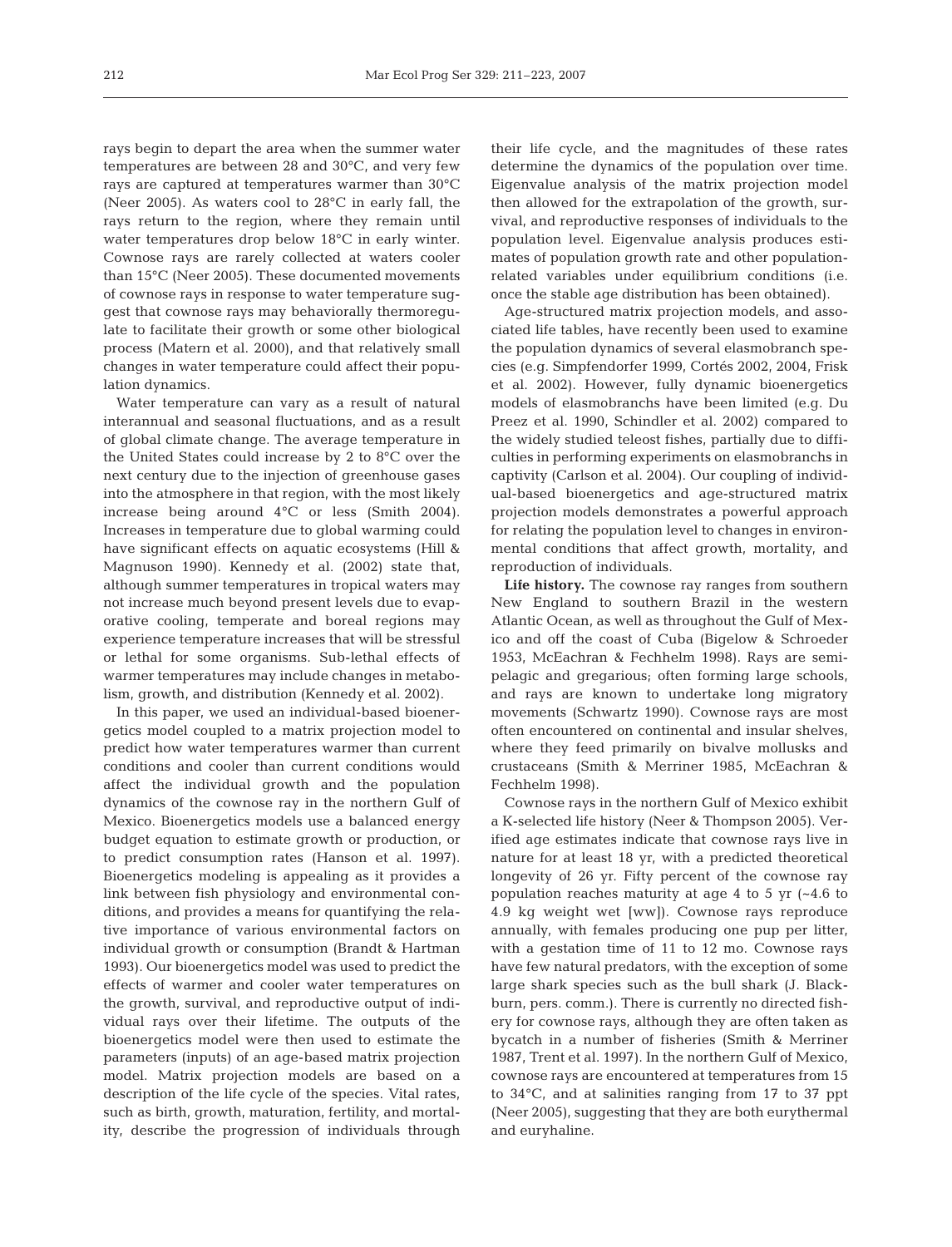### **METHODS**

**Bioenergetics model.** The cownose ray bioenergetics model followed a cohort of 1000 female individuals from birth over their lifetime to either death or a maximum age of 25 yr. Numbers of individuals in the cohort were decremented daily based on a specified sizedependent mortality rate. Body weight of each individual (g ww) was updated daily based on a revised version of the Wisconsin bioenergetics formulation (Hanson et al. 1997). Size-dependent maturity was used to determine reproduction; weight loss associated with birth of a pup was based on observed average weight of pups at birth and was imposed each May 15 for all mature females. The model predicted daily survival, daily body weight, and annual pup production. Predictions were summarized as the number of individuals alive, average weight of an individual, and number of pups produced by year, which was equivalent to age since we followed a single cohort. We used the bioenergetics model to simulate the effects of cooler and warmer water temperature scenarios on cownose ray growth, survival, and reproductive output.

*Water temperature:* A daily temperature function was developed (see Fig. 1; gray line), starting on May 1 and ending on April 30, using data from the Panama City, Florida region, where the biological data used to develop and calibrate the model were also collected. Temperatures experienced by the cownose rays in baseline simulations were truncated at 30°C, as field data demonstrated that rays begin to depart the area when water temperatures are between 28 and 30°C and very few rays are captured at temperatures warmer than 30°C (Neer 2005).

*Mortality:* Daily probability of dying was determined by fitting a decreasing curve between annual mortality rate and body weight (Roff 1992, Cortés 2004). Instantaneous annual natural mortality (IMR) was assumed to be 0.2 for the smallest individuals and decreased exponentially with weight, approaching 0.1 for the heaviest (oldest) individuals:

$$
IMR = 0.1 + [0.6658 \cdot e^{(-W/921.49)}]
$$
 (1)

where  $W =$  weight (g ww). The upper mortality rate of  $0.2 \text{ yr}^{-1}$  was calculated using a general equation between mortality rate and longevity (Hoenig 1983), while the lower value of  $0.1 \, \text{yr}^{-1}$  was based on reported rates for sandbar sharks and has been used previously in analysis of shark population dynamics (Brewster-Geisz & Miller 2000). Annual mortality rates were converted to daily rates and if the randomly generated number from a uniform distribution was less than the daily probability of dying, then the individual died and was removed from the simulation.

*Growth:* Daily change in body weight was based on a mass balance equation:

$$
G_{\rm S} = \{ [C_{\rm max} \cdot p \cdot f(T)] - M_{\rm R} - \text{SDA} - F - U \} \cdot C_{\rm F} - G_{\rm R} \tag{2}
$$

where  $G_S$  = somatic growth;  $C_{\text{max}}$  = maximum consumption rate;  $p =$  proportion of maximum consumption actually obtained;  $f(T)$  = temperature dependence function; *T* = water temperature ( $^{\circ}$ C);  $M_R$  = total respiration rate; SDA = metabolic costs of specific dynamic action;  $F =$  egestion;  $U =$  excretion;  $C_F =$  caloric conversion factor, and  $G_R$  = growth used for reproduction. All rates, except growth used for reproduction  $(G_{\rm R})$ , were in the units of gprey gray<sup>-1</sup>  $d^{-1}$ . These rates were converted to g prey gray<sup>-1</sup> d<sup>-1</sup> based on the ratio  $(C_F)$  of the caloric densities of ray to their prey. Model equations for growth are shown in Table 1, and associated parameter values are documented in Table 2. Age-specific values of *p* were determined by calibration.

Realized consumption (*C)* was estimated as the proportion (*p*) of the maximum consumption rate. Estimates for the CA (intercept of the allometric mass function; in gprey gray<sup>-1</sup> d<sup>-1</sup>) and CB (slope of the allometric mass function) parameters that governed the weight-dependence of maximum consumption rate were determined using available information on daily ration of elasmobranchs. The temperature dependence function for maximum consumption was a slowly rising function that reached 1 at a specific optimal temperature  $(T_{\text{out}})$  and then declined to zero at a specific maximum temperature  $(T_{\text{max}})$ . A third parameter  $(CQ)$ , similar to a  $Q_{10}$  parameter, dictated how rapidly the function increased for temperatures below  $T_{\text{opt}}$ . Once CA, CB, CQ, and respiration-related parameters were specified, we iteratively solved for values of  $T_{\text{opt}}$  and *T*max to obtain realistic consumption rates.

Total daily respiration rate  $(M_R)$  was computed as a standard respiration rate dependent on weight, and was then adjusted for temperature using a  $Q_{10}$  relationship  $(g(T))$  and adjusted for the metabolic cost of activity using a simple multiplier (ACT). Values for the RA (intercept of the allometric mass function; in gprey  $q \, \text{ray}^{-1} \, \text{d}^{-1}$ ) and RB (slope of the allometric mass function) parameters of standard respiration rate were obtained directly from experiments performed on cownose rays (Table 1; Neer et al. 2006), and the activity multiplier (1.9) was from experimental data for the bonnethead shark (J. K. Carlson unpubl. data). As with many bioenergetics models, specific dynamic action, egestion, and excretion were assumed to be proportional to realized consumption (Du Preez et al. 1988, 1990, Lowe 2002, Schindler et al. 2002). Caloric densities of prey and rays were assumed constant.

*Reproduction:* The probability of an individual reproducing at a given age was determined based on a logistic function that related the fraction of mature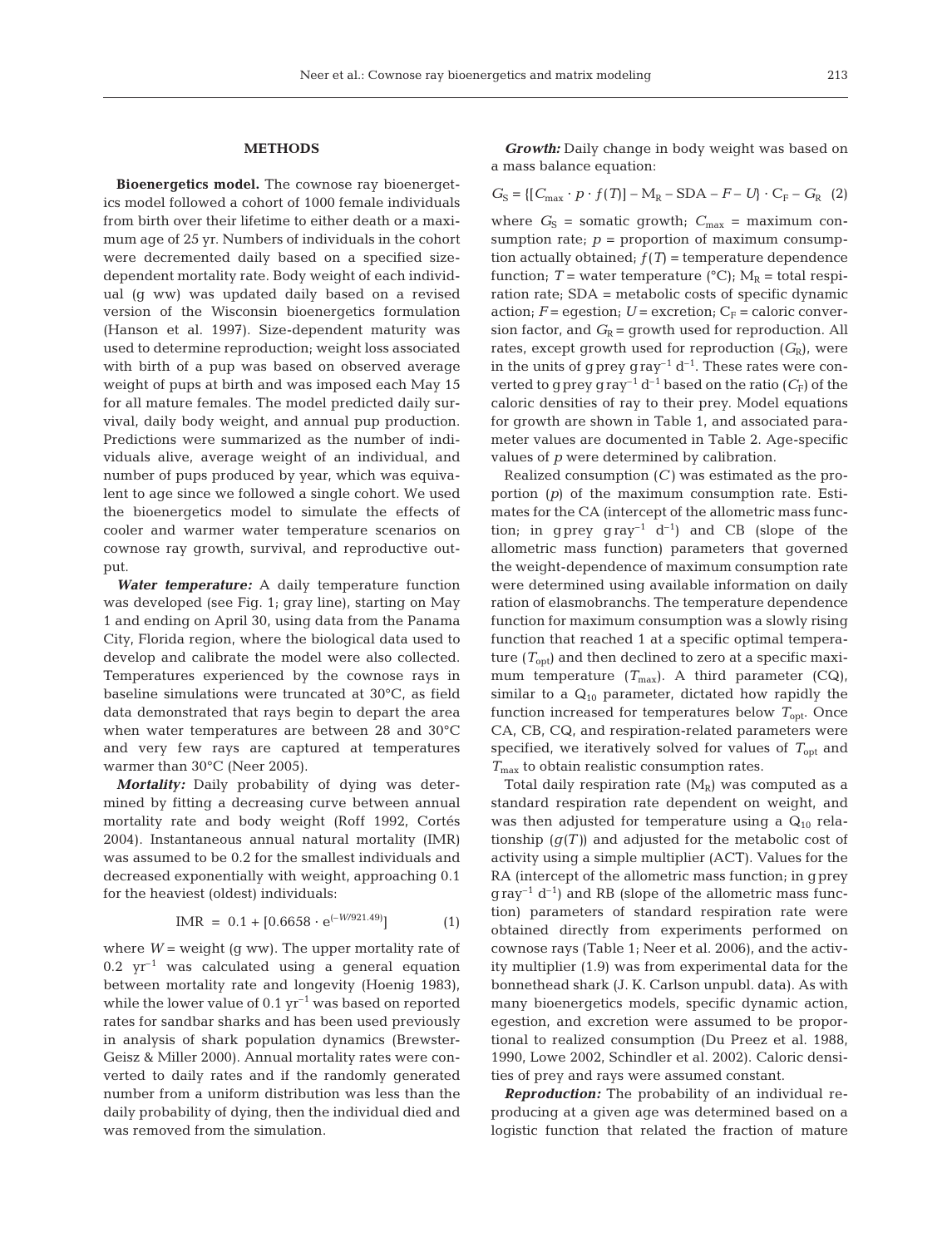| Parameter                          | Equation                                       | Units                                          | Value       |
|------------------------------------|------------------------------------------------|------------------------------------------------|-------------|
| Consumption $(C)$                  | $p \cdot C_{\max}$                             | $g$ prey $g$ ray <sup>-1</sup> d <sup>-1</sup> |             |
|                                    |                                                | proportion                                     | $0.0 - 1.0$ |
| $\stackrel{D}{C}_{\max}$           | $CA \cdot W^{CB} \cdot f(T)$                   | $g$ prey $g$ ray <sup>-1</sup> d <sup>-1</sup> |             |
| ${\rm CA}$                         |                                                | g prey gray <sup>-1</sup> $d^{-1}$             | 0.289       |
| CB                                 |                                                | unitless                                       | $-0.374$    |
| CQ                                 |                                                | unitless                                       | 2.33        |
| $T_{\rm opt}$                      | f(T)                                           | $\rm ^{\circ}C$                                | 28.0        |
| $T_{\rm max}$                      |                                                | $\rm ^{\circ}C$                                | 36.0        |
| Respiration                        | $RA \cdot W^{RB} \cdot g(T) \cdot ACT$         | $g$ prey $g$ ray <sup>-1</sup> d <sup>-1</sup> |             |
| <b>RA</b>                          |                                                | $g$ prey $g$ ray <sup>-1</sup> d <sup>-1</sup> | 0.0068      |
| RB                                 |                                                | unitless                                       | $-0.0919$   |
| g(T)                               | $g(T) = KQ_{10}^{\frac{T-T_{\text{ref}}}{10}}$ | $\circ$ C                                      |             |
| $KQ_{10}$                          |                                                | unitless                                       | 2.33        |
| $T_{\rm ref}$                      |                                                | $\rm ^{\circ}C$                                | 24.0        |
| <b>ACT</b>                         |                                                | unitless                                       | 1.9         |
| Reproduction                       |                                                |                                                |             |
| $G_{\rm R}$                        |                                                | g ww                                           | 777         |
| Specific dynamic action (SDA)      | $KSDA \cdot C$                                 | $g$ prey $g$ ray <sup>-1</sup> d <sup>-1</sup> |             |
| <b>KSDA</b>                        |                                                | proportion                                     | 0.14        |
| Egestion $(F)$ and excretion $(U)$ | $KFA \cdot C$                                  | g prey gray <sup>-1</sup> $d^{-1}$             |             |
| <b>KFA</b>                         |                                                | proportion                                     | 0.27        |
|                                    |                                                |                                                |             |

Table 1. Formulations and parameter values of growth-related components of cownose ray bioenergetics model. *T* = daily temperature (°C) experienced by individual ray

Table 2. Estimation methods and data sources for growth component parameters of cownose ray bioenergetics model

| Growth component                                             | Description and sources                                                                                                                                                                                                                                                                                                                                                                                                                                                                                                                                                                                                                                                                                                                                                                              |
|--------------------------------------------------------------|------------------------------------------------------------------------------------------------------------------------------------------------------------------------------------------------------------------------------------------------------------------------------------------------------------------------------------------------------------------------------------------------------------------------------------------------------------------------------------------------------------------------------------------------------------------------------------------------------------------------------------------------------------------------------------------------------------------------------------------------------------------------------------------------------|
| Maximum<br>consumption $(C_{\text{max}})$                    | CA and CB estimates determined using available information on daily ration of elasmobranchs<br>(e.g. Wetherbee & Cortés 2004) and the Atlantic stingray Dasyatis sabina (Bradley 1996); additional<br>evidence indicates adult elasmobranch consumption rates may be one order of magnitude less than<br>those of pups (Van Dykhuizen & Mollet 1992, E. Cortés unpubl. data). Various CA and CB<br>values substituted into $C_{\text{max}}$ equation ( <i>W</i> range 1000–22000 g ww) until $C_{\text{max}}$ ranged from ~7%<br>(small ind.) to $\sim$ 3% (large ind.) BW d <sup>-1</sup>                                                                                                                                                                                                           |
| Temp. effect on<br>consumption<br>$(CQ, T_{opt}, T_{max})$   | Values of CA and CB as determined above, respiration-related parameters as in Neer et al.<br>2006), and value of p set to 0.5, various $T_{\text{opt}}$ and $T_{\text{max}}$ values were substituted into consumption<br>equation until realistic realized consumption rates were obtained over a range of temperatures.<br>Starting values ( $T_{\text{opt}} = 25^{\circ}\text{C}$ , $T_{\text{max}} = 35^{\circ}\text{C}$ ) as for bonnethead shark <i>Sphyrna tiburo</i> (J. K. Carlson<br>unpubl. data), a similar active elasmobranch from same area as cownose rays. Realized consump-<br>tion target: that highest realized consumption rate occurs at $\sim$ 25 $\degree$ C for a range of body weights, and<br>respiration rate is 15–25% of realized consumption rate (Hanson et al. 1997) |
| Standard respiration<br>(RA, RB)                             | Values obtained from oxygen consumption data (Neer et al. 2006). Standard respiration rate<br>(mq $O_2$ kg <sup>-1</sup> hr <sup>-1</sup> ) obtained from 19 acclimatized cownose rays using flow-through respiremetry.<br>Animal weight range $0.4-8.25$ kg ww, experiments conducted for temp. range $19.0-28.8$ °C.<br>Respiration rates converted from oxygen consumption rates using oxycalorific coefficient of<br>3.25 cal mg <sup>-1</sup> $O_2$ (Brett & Groves 1979)                                                                                                                                                                                                                                                                                                                       |
| Temperature effect<br>on respiration<br>$(KQ_{10}, T_{ref})$ | $\text{KQ}_{10}$ based on respiration rate variation within temp. range 19.0–28.8°C in respirometry experi-<br>ments (Neer et al. 2006). $T_{\text{ref}}$ = Ave. temp. of oxygen consumption experiments used to estimate RA<br>and RB                                                                                                                                                                                                                                                                                                                                                                                                                                                                                                                                                               |
| Activity multiplier on<br>respiration (ACT)                  | As for bonnethead shark Sphyrna tiburo (J. K. Carlson unpubl. data), a similar active elasmobranch<br>from same area as cownose rays used in respiration experiments                                                                                                                                                                                                                                                                                                                                                                                                                                                                                                                                                                                                                                 |
| Specific dynamic<br>action (KSDA)                            | A KSDA value of 0.14 was used, as determined for the bull ray Myliobatus aquila at $20^{\circ}$ C (Du<br>Preez et al. 1988), a species with a similar autecology as the cownose ray. This is the only empirical<br>estimate of KSDA available for a batoid                                                                                                                                                                                                                                                                                                                                                                                                                                                                                                                                           |
| Egestion and excretion<br>(KFA)                              | As for lemon shark Negaprion brevirostris (Wetherbee & Gruber 1993); sole empirical estimate<br>available for any elasmobranch (no estimates available for batoids), but elasmobranchs in general<br>have similar physiological traits                                                                                                                                                                                                                                                                                                                                                                                                                                                                                                                                                               |
| Caloric conversion<br>factor $(C_F)$                         | Ray caloric density assumed to be 1415 cal $g^{-1}$ ww as for lemon shark Negaprion brevirostris<br>(Gruber 1984), as used in other elasmobranch studies (e.g. Wetherbee & Gruber 1993, Schindler et<br>al. 2002); no estimate available for batoids, but elasmobranchs in general have similar physiologi-<br>cal traits. Bivalves (dominant prey of cownose rays) caloric density = 6390 cal $g^{-1}$ ww (Bradley<br>1996). i.e. $C_F = 6390/1415 = 4.516$                                                                                                                                                                                                                                                                                                                                         |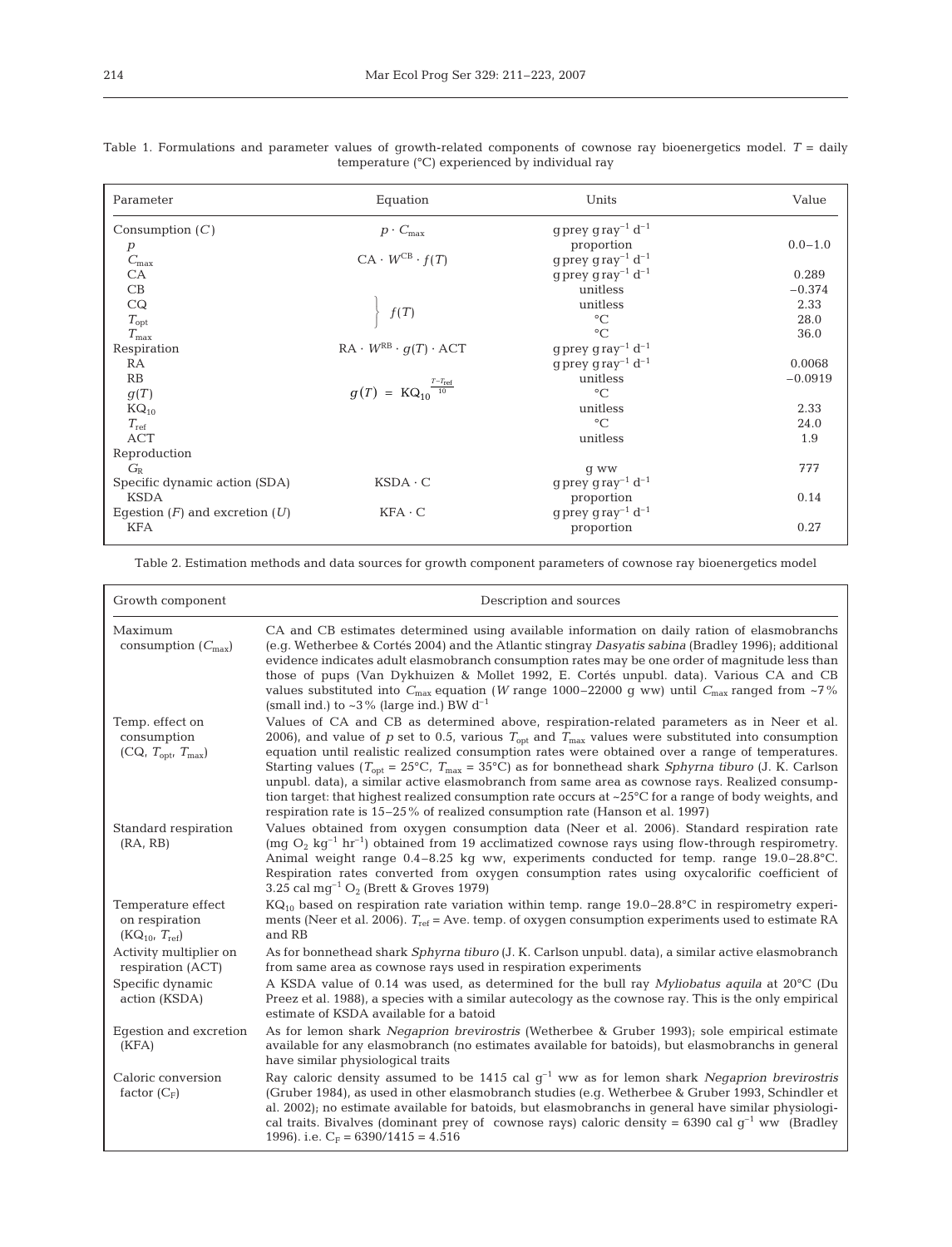individuals at that age to body weight (Neer & Thompson 2005). If the random number drawn from a uniform distribution was smaller than the fraction mature based on an individual's weight on May 15 of the previous year, then the individual would reproduce in the current year. We used the weight from the previous year to mimic the 12 mo gestation period. The reproductive event was modeled by the loss of 777 g ww on May 15, representing the average birth weight of one pup (Neer & Thompson 2005).

*Individual-level variability:* Three sources of individual variability in ray growth were simulated: daily temperature experienced, weight-specific respiration rate, and daily value of *p*. For each day of the simulation, each ray was assigned a daily water temperature drawn from a normal distribution with the mean equal to the temperature predicted by the temperature function and a standard deviation of 1.5°C. Minimum and maximum daily water temperature limits were set at plus and minus 2°C of the daily generated mean temperature. This individual temperature variability was incorporated to account for the fact that all rays are not located in the same place, and therefore would experience similar, but not identical, daily temperatures. Mean daily water temperatures along the northwest Florida coast in areas where cownose rays occur varied by approximately 0.5 to 3°C during 2000–2002 (National Ocean Services Center for Operational Oceanography Products and Services). Individual variability in the RA parameter of standard respiration was incorporated by assigning each ray a value of RA drawn from a normal distribution with a mean set to a calibrated value of 0.0068 and a coefficient of variation (CV) of 5%. Variation in values of RA was a crude way to allow for individual variation in growth efficiency. Rays were assigned individual daily values of *p* from a normal distribution having a mean of the age-specific *p*-value determined through the calibration process, and a CV of 5%. Variability in values of *p* was incorporated to reflect the variability in prey encountered and ingested among individual rays, as well as variability in prey capture ability.

*Initial conditions:* All simulations of the bioenergetics model started with 1000 female individuals on May 1. Initial weights (g ww) were generated from a normal distribution with a mean of 777 g ww and a standard deviation of 171 g ww. Minimum (500 g ww) and maximum (1000 g ww) initial weights were imposed to ensure realistic initial weights based on observed weight-at-birth information (Neer & Thompson 2005).

*Calibration of values of p:* Values of *p* were determined for each year (age) of the 25 yr simulation by calibration. Iterative simulations were performed that adjusted each age's *p*-value until the model-simulated daily growth resulted in a predicted weight at the end

of each age that matched observed weights-at-age determined from field data (Neer & Thompson 2005). We used a bisection algorithm to determine successive values of *p*, and stopped when predicted mean weight was within 1% of the observed mean weight for each age.

**Matrix projection model.** We used an age-structured matrix projection model to analyze the population-level consequences of the cooler and warmer water temperature scenarios. The predictions of the bioenergetics model of growth, survival, and reproductive output under baseline, cooler, and warmer scenarios were used to estimate the parameters of matrix projection models. We then analyzed the resulting matrix projection models to obtain estimates of population growth rate, the stable age-distribution, reproductive values by age, and elasticity.

The matrix projection model followed females using a birth-pulse structure with a post-breeding census (Caswell 2001). Annual survival rates (sub-diagonal elements) and fertility values, (top row; defined as  $f_i = P_i \cdot m_i$  where  $f_i$  = fertility at age  $i$ ,  $P_i$  = age-specific survival probability and  $m<sub>i</sub>$  = age-specific reproductive output) of each  $25 \times 25$  matrix were estimated from the numbers surviving and pup production (number of pups per female) predicted by the bioenergetics model. The age-specific fecundity estimates predicted by the bioenergetics model were divided by 2 to reflect a 1:1 male:female sex ratio (Neer & Thompson 2005).

For each scenario, we estimated a matrix model and computed finite and instantaneous population growth rates, net reproductive rate, generation time, stable age distribution, and age-specific reproductive values and elasticities. Net reproductive rate is the mean number of offspring by which a newborn will be replaced by the end of its lifetime. There are 3 commonly used measures of generation time (Caswell 2001), whose differences can, in some circumstances, be important. In our analysis, all 3 formulations produced very similar estimates. We have therefore only reported one of the generation time measures  $(A;$ mean age of the parents of the offspring produced by a population at the stable age distribution), which is the most commonly used measure in elasmobranch studies (e.g. Cortés 2002, Mollet & Cailliet 2002). Reproductive value is the number, relative to a value of 1 for the first age-class, of offspring that are yet to be born by individuals in a given age class (Gotelli 2001). If a population is growing at its instantaneous growth rate, the population will eventually converge on a stable age distribution (i.e. reach equilibrium), where the proportion of individuals in each age class remains constant. Elasticity is the proportional change in the finite population growth rate due to changes in fertility and survival (i.e. elements in the projection matrix; Heppell et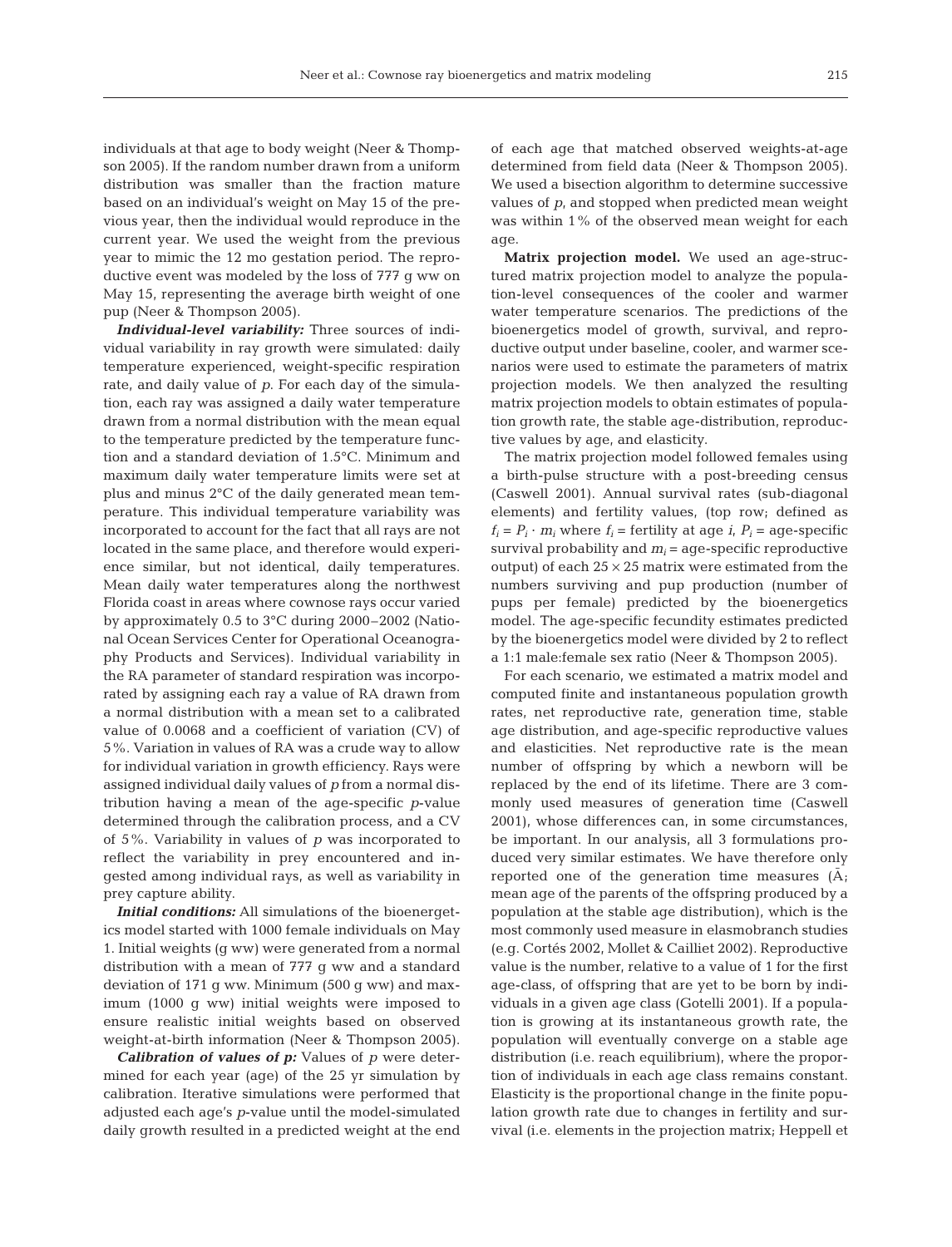cooler.

al. 2000). We report age-specific elasticities, and also elasticities summed over ages (aggregated elasticities) to examine the overall effects of fertility (all ages), juvenile (age 1 to 4 yr) survival, and adult (age  $\geq$ 4 yr) survival on that rate (Heppell et al. 2000). All calculations were completed using the PopTools add-in to Excel (www.cse.csiro.au/ poptools/).

**Design of model simulations.** *Cooler and warmer water temperature scenarios and thermoregulation:* Five temperature scenarios were simulated using the bioenergetics and matrix projection models (Fig. 1). These temperature scenarios were baseline conditions (representing present day water conditions), and a 2°C warmer scenario and a 2°C cooler scenario, each under the assumption of thermal refuges or restricted movement for cownose rays. The increase of 2°C was selected to crudely mimic warmer than average years or the moderate level changes predicted by global climate change (Smith 2004). The decrease in 2°C was conducted to examine the symmetry of response of the rays to temperature variation around the average (baseline) conditions.

Recent research (e.g. Matern et al. 2000) suggests that some elasmobranchs, like many species of teleosts (Neill 1979, Hill & Magnuson 1990), may behaviorally thermoregulate and seek out temperatures close to their optimal temperature. The maximum daily water temperature allowed to be experienced by the cownose ray for the baseline scenario was 30°C (i.e. truncated at 30°C; baseline in Fig. 1), as field data demonstrated that rays left the study area at warmer water temperature. Alternative temperature truncations at warm temperatures were done to mimic the thermal refuges versus restricted movement assumptions (Fig. 1).

In all of our scenarios, we assumed that the cownose rays would respond to water warmer than 30°C, and not change their behavior in response to water cooler than 30°C. The thermal refuges scenarios in model simulations assumed that, on days when temperature exceeded 30°C, if needed, cownose rays would find additional locations (i.e. refuges) to those used under baseline conditions that had a maximum temperature of 30°C. To simulate this, the maximum daily temperature was truncated at 30°C after the 2°C increase under the warmer scenario (Fig. 1a). No truncation was needed under the cooler scenario because once baseline temperatures were lowered by 2°C they never exceeded 30°C (Fig. 1b); cownose rays could move around and never need to seek out refuge locations. The restricted movement assumption presumed that cownose rays were unable to move around enough to find additional cooler water other than the locations they used under baseline conditions. In this case, the truncation at 30°C occurred before the 2°C was added or subtracted. This resulted in temperature being truncated at 32°C under the warmer scenario (Fig. 1c) and at 28°C under the cooler scenario (Fig. 1d) because in both situations, the restricted movement would have the rays using the same refuge locations as they used in baseline, which are now either 2°C warmer or

In all simulations, some rays experienced slightly warmer temperatures than 30°C due to individual variability in temperatures being applied after the truncations of the daily mean at 30°C. For simplicity, we label our scenarios as warmer or cooler with thermal refuges or restricted movement, recognizing that our use of truncation to simulate the scenarios resulted in asym-

metric changes to the temperature time series among the 4 scenarios.

*Bioenergetics and matrix model simulations:* The bioenergetics model was run in 2 different modes (temperature effect and consumption effect) for each of the 5 temperature scenarios, with the temperature effect mode output providing inputs to configure matrix projection models (Table 3). The temperature effect mode examined the effect of a daily temperature change on the predicted growth of individuals, given that the values of *p* were held at baseline calibrated values. This assumed that the cownose rays would not change their foraging in response to altered water temperatures, and that prey dynamics remained the same as in baseline conditions. Because values of *p* were fixed, temperature effect simula-



Fig. 1. Average daily temp. experienced by rays in bioenergetics model for combinations of baseline, warmer, and cooler scenarios with 2 alternative movement assumptions (thermal refuges vs. restricted). Baseline shown on all graphs and truncated at max. temp. of  $30^{\circ}$ C. Day 1 = May 1. Temp. data provided by National Marine Fisheries Service (J. K. Carlson unpubl. data) and National Ocean Services Center for Operational Oceanography Products and Services for Panama City, Florida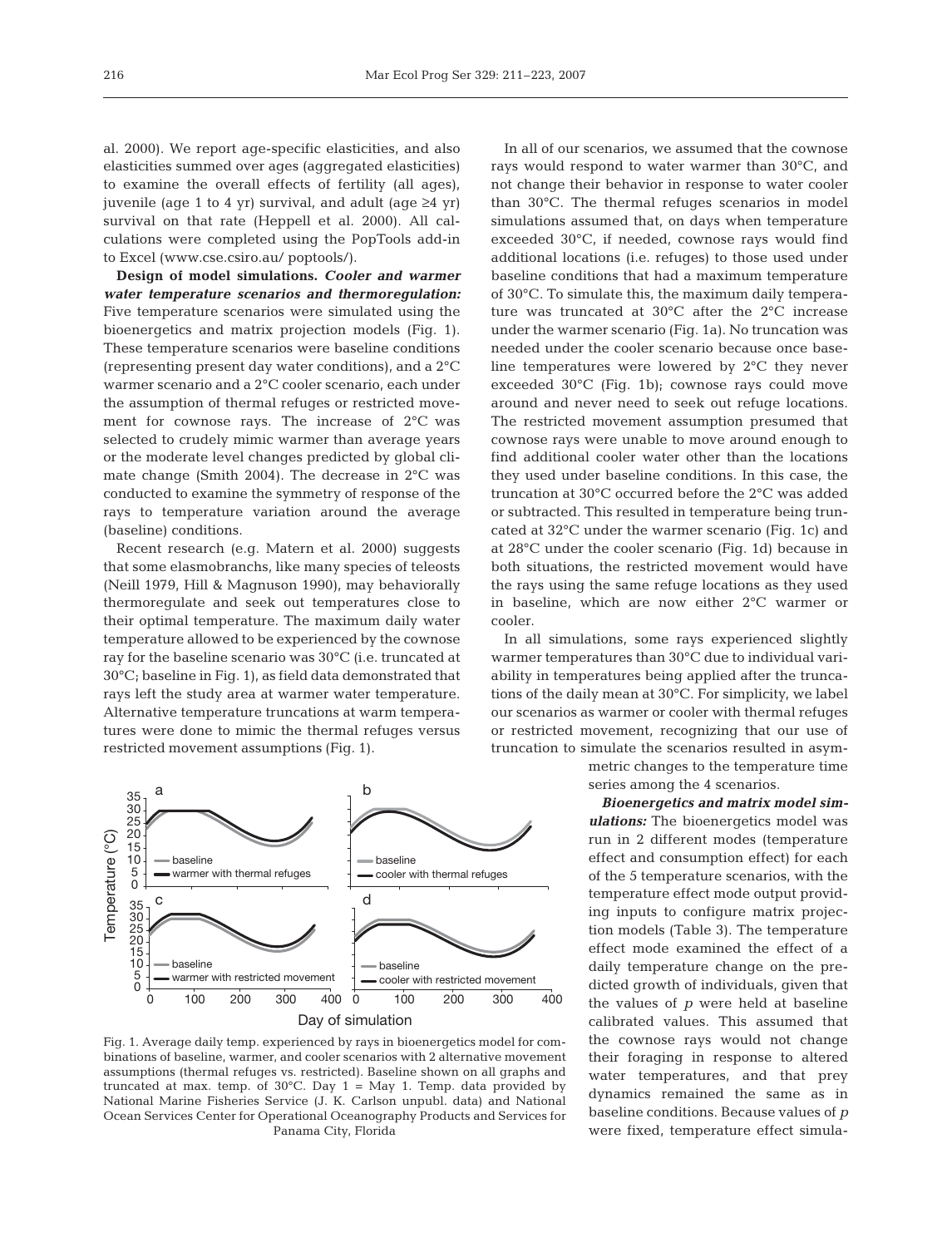|  |  | Table 3. Combinations of bioenergetics model simulations and matrix projection model analyses used in this paper. Movement  |                                   |  |  |  |  |
|--|--|-----------------------------------------------------------------------------------------------------------------------------|-----------------------------------|--|--|--|--|
|  |  | assumption (thermal refuges vs. restricted) affected truncation point of altered water temp, when this exceeded rays' upper |                                   |  |  |  |  |
|  |  |                                                                                                                             | tolerance limit of $30^{\circ}$ C |  |  |  |  |

| Mode        | Temp. scenario            | Movement                           | Model outputs                |                        |
|-------------|---------------------------|------------------------------------|------------------------------|------------------------|
|             |                           | assumption                         | Bioenergetics                | Matrix projection      |
| Consumption | <b>Baseline</b><br>Warmer | Thermal refuges<br>Thermal refuges | Re-calibrated values of $p$  |                        |
|             |                           | Restricted                         | Also expressed as changes in |                        |
|             | Cooler                    | Thermal refuges<br>Restricted      | daily consumption            |                        |
| Temperature | <b>Baseline</b>           | Thermal refuges                    | Annual age-specific          | Population growth rate |
|             | Warmer                    | Thermal refuges                    | survival                     |                        |
|             |                           | Restricted                         |                              | Stable                 |
|             |                           |                                    |                              | age-distribution       |
|             | Cooler                    | Thermal refuges                    | Maturity and reproductive    |                        |
|             |                           | Restricted                         | output by age                | Reproductive values    |
|             |                           |                                    |                              | by age                 |
|             |                           |                                    |                              | Elasticities           |

tions of the bioenergetics model predicted changes in weight, and therefore changes in survival and reproductive rates. The matrix projection model extrapolated these changes in survival and reproduction to the population level.

The consumption effect simulations examined how the age-specific values of *p* would have to change under the altered temperature scenarios in order for the rays to maintain the baseline (i.e. field-determined) weights-at-age. We allowed the age-specific values of *p* to be re-estimated for each of the 4 altered temperature scenarios. Because values of *p* were allowed to change, predicted weights-at-age, and therefore survival and reproduction, were virtually identical to baseline values.

For simulations in the temperature effect mode, we compared predicted weights-at-age, survival by age,

and reproduction (maturity and number of pups per female) by age between the baseline scenario and the 4 altered temperature scenarios. For simulations in the consumption effect mode, we reported the percent changes in values of *p* by age between the altered temperature and baseline conditions. We also expressed the changes in values of *p* as the corresponding changes in daily consumption rate (% body weight  $[BW] d^{-1}$ ).

We report the results from one of the 3 replicate simulations of the bioenergetics model. Replicate simulations used different random number sequences that affected the stochastic aspects of the bioenergetics model, including initial weights, survival, and

maturity. We report the results of a single replicate simulation because differences among replicates in predictions of weights-at-age were less than 2% among all temperature scenarios. The matrix projection models were all deterministic so single predictions are reported.

## **RESULTS**

#### **Bioenergetics model**

Model-predicted weights-at-age under baseline conditions closely matched the mean weights from a Gompertz growth curve and individual measurements derived from observed size-at-age data (Fig. 2, Neer & Thompson 2005). This good fit was expected, as the



Fig. 2. Bioenergetics model predictions of average and individual weights-atage for baseline conditions (calibration), compared with weights-at-age from fitted Gompertz growth curve and individual measurements from field data. Observed size-at-age data offset for clarity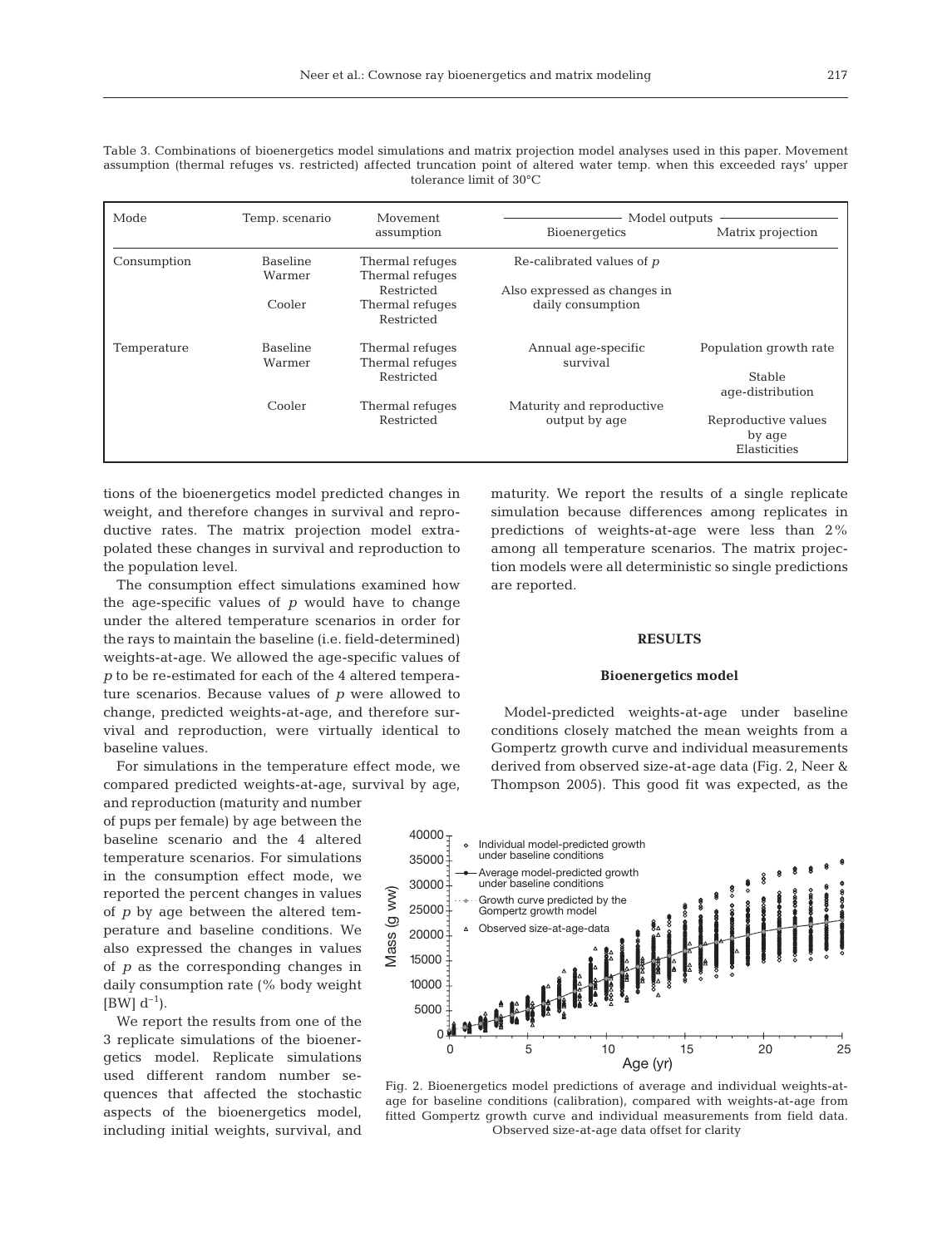Table 4. Predicted reproductive output (number of female pups per female) by age for combinations of baseline, cooler, and warmer scenarios with 2 alternative movement assumptions (thermal refuges vs. restricted). Predictions from bioenergetics model run in temp. effect mode

|                |          |         | Warmer -   |         | Cooler-    |
|----------------|----------|---------|------------|---------|------------|
| Age            | Baseline | Thermal | Restricted | Thermal | Restricted |
|                |          | Refuges |            | Refuges |            |
| 1              | 0.000    | 0.000   | 0.000      | 0.000   | 0.000      |
| $\overline{2}$ | 0.000    | 0.000   | 0.000      | 0.000   | 0.000      |
| 3              | 0.000    | 0.000   | 0.000      | 0.000   | 0.000      |
| 4              | 0.004    | 0.002   | 0.000      | 0.003   | 0.010      |
| 5              | 0.024    | 0.011   | 0.009      | 0.063   | 0.080      |
| 6              | 0.141    | 0.099   | 0.055      | 0.214   | 0.245      |
| 7              | 0.288    | 0.235   | 0.169      | 0.390   | 0.400      |
| 8              | 0.435    | 0.372   | 0.330      | 0.466   | 0.467      |
| 9              | 0.474    | 0.440   | 0.423      | 0.485   | 0.489      |
| 10             | 0.495    | 0.480   | 0.472      | 0.497   | 0.492      |
| 11             | 0.496    | 0.495   | 0.487      | 0.498   | 0.496      |
| $12 - 25$      | 0.496    | 0.500   | 0.492      | 0.496   | 0.496      |

Table 5. Predicted percent maturity by age for combinations of baseline, cooler, and warmer scenarios with 2 alternative movement assumptions (thermal refuges vs. restricted). Predictions from bioenergetics model run in temp. effect mode

|                |                 |                    | Warmer —   |                    | $Cooler-$  |
|----------------|-----------------|--------------------|------------|--------------------|------------|
| Age            | <b>Baseline</b> | Thermal<br>Refuges | Restricted | Thermal<br>Refuges | Restricted |
|                |                 |                    |            |                    |            |
| 1              | 0.0             | 0.0                | 0.0        | 0.0                | 0.0        |
| $\overline{2}$ | 0.0             | 0.0                | 0.0        | 0.0                | 0.0        |
| 3              | 0.0             | 0.0                | 0.0        | 0.0                | 0.0        |
| 4              | 0.8             | 0.4                | 0.0        | 0.5                | 1.9        |
| 5              | 4.7             | 2.3                | 1.7        | 12.7               | 15.9       |
| 6              | 28.1            | 19.8               | 11.0       | 42.7               | 49.0       |
| 7              | 57.7            | 47.0               | 33.8       | 78.0               | 80.0       |
| 8              | 87.0            | 74.4               | 66.1       | 93.3               | 93.3       |
| 9              | 94.7            | 88.0               | 84.6       | 96.9               | 97.7       |
| 10             | 98.9            | 96.0               | 94.4       | 99.3               | 98.4       |
| 11             | 99.2            | 99.1               | 97.5       | 99.6               | 99.3       |
| $12 - 25$      | 99.1            | 100.0              | 98.3       | 99.2               | 99.2       |

model was calibrated to these same data. Estimated values of *p* by age under baseline conditions increased with age and varied from 0.414 for age 1 yr to 0.828 for age 25 yr. Age-specific annual survival ranged from 74 to 95%, with an average annual survival over all age classes of 90%. Predicted pup production and maturity were initiated at age 4 yr and reached their maximum values by about age 10 yr (Tables 4 & 5).

Under the thermal refuges assumption, fixing values of *p* at baseline values (temperature effect mode) resulted in warming causing slowed growth when compared to the baseline scenario (Fig. 3). Agespecific average weights were between 4.8 and 11.2% smaller compared to baseline values; the overall average decrease in weight-at-age (averaged over all ages) was 9.6%. Allowing the values of *p* to be re-calibrated (consumption effect mode) showed that age-specific values of *p* would need to be 1.4 to 3.8% greater than the baseline calibrated values (mean increase over all ages of 2.8%) in order for rays to achieve baseline weights-at-age under warmer conditions; that is, cownose rays would have to consume approximately 12.0% more BW  $d^{-1}$  (range over ages: 10.4 to 13.0% BW  $d^{-1}$ ).

Under the restricted movement assumption, warming generated a larger reduction in growth and greater demands on consumption than under the thermal refuges assumption (Fig. 3). Weights-at-age predicted under the restricted movement assumption averaged 16.8% smaller (range: 11.5 to 19.4%) than baseline values. The new calculated age-specific values of *p* averaged 5.2% higher (range: 4.1 to 6.7%) than baseline values, meaning that rays would need to consume about 11.7% more BW  $d^{-1}$  to achieve baseline weights-at-age.

Using the thermal refuges assumption, cooler temperatures resulted in faster growth compared to the baseline conditions (Fig. 3). Mean weights-atage increased by an average of 13.4% (range: 6.9 to 16.4%) over baseline conditions. Percent reductions in *p*-values from baseline values averaged 3.7% (range: 2.6 to 4.8%), meaning that rays needed to consume an average of 12.7% less BW  $d^{-1}$  (range: 13.0 to 14.5%) to maintain baseline weightsat-age.

Restricted movement produced similar results as the thermal refuges assumption (Fig. 3). Weights-at-age increased by an average of 17.2% (range: 10.4 to 20.2%). Age-specific *p*-values decreased an average of  $4.4\%$  (range: 3.3 to  $5.3\%$ ), meaning that rays would need to consume an average of 13.6% less BW  $d^{-1}$  (range: 13.0 to 14.5%) to achieve baseline weights-at-age.

Changes in reproductive output by age predicted by the bioenergetics model in the temperature effect mode varied among the temperature scenarios (Table 4), and were caused by growth differences affecting the percent of individuals mature by a given age (Table 5). The most delayed maturity and lowest reproductive output was predicted under the slowest growth (i.e. warmer with restricted movement assumption), while the earliest maturation and highest reproductive output was predicted for the fastest growth (i.e. cooler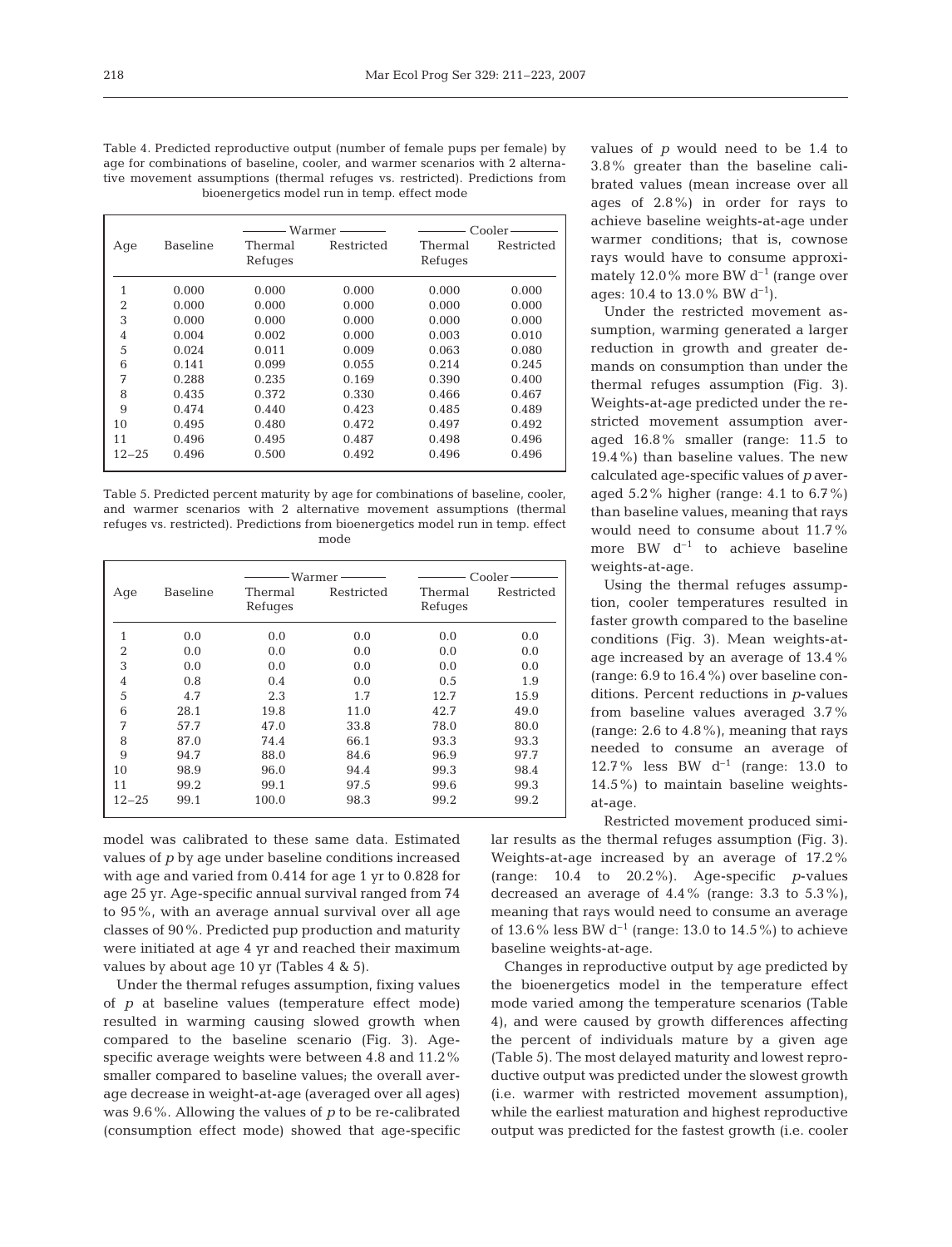

Fig. 3. Predicted average weights of all individuals alive on April 30 of each year for combinations of baseline, warmer, and cooler scenarios with 2 alternative movement assumptions (thermal refuges vs. restricted). Predictions from bioenergetics model run in temp. effect mode

with restricted movement). For example, reproductive output and maturity at age 7 yr were 0.169 pups per female and 33.8% for the warmer with restricted movement assumption, and 0.4 pups per female and 80% for the cooler with restricted movement scenario. Baseline and the other 2 temperature scenarios generated reproductive output and maturity by age values intermediate to these 2 extreme scenarios.

The number of individuals surviving to each age predicted by the bioenergetics model under the temperature effect mode was higher than baseline under the cooler scenarios and lower than baseline under the warmer scenarios (Fig. 4). The largest differences in survival were predicted for the intermediate age classes. Overall survivorship from birth to age 25 yr was 5.0% under baseline, ~4.5% for the warmer scenarios, and ~6.0% for the cooler scenarios.



Fig. 4. Predicted survivorship curves for combinations of baseline, warmer, and cooler scenarios with 2 alternative movement assumptions (thermal refuges vs. restricted). Predictions from bioenergetics model run in the temperature effect mode

## **Matrix projection model**

The slowed growth of individuals under warmer temperatures, and associated changes in reproduction and survival rates, resulted in slowed population growth rate, reduced reproductive rates, and longer generation times, while the faster individual growth under cooler temperatures resulted in faster population growth rate, increased reproductive rate, and shorter generation time (Table 6). Instantaneous population growth rate was  $0.027$  yr<sup>-1</sup> for baseline, decreased under warmer conditions to  $0.012$  yr<sup>-1</sup> for thermal refuges and to  $0.005$  yr<sup>-1</sup> for restricted movement, and increased under cooler conditions to  $0.043$  yr<sup>-1</sup> for thermal

refuges and to  $0.046$   $yr^{-1}$  for restricted movement. The shortest generation time (11.4 yr) and the highest net reproductive rate (1.73 females per female over her lifetime) was predicted for the fastest growth scenario (i.e. cooler with restricted movement), while the longest generation time (13.8 yr) and lowest net reproductive rate (1.07 females per female over her lifetime) was predicted for the slowest growth scenario (i.e. warmer with restricted movement assumption).

Stable age distributions showed little response to altered temperatures (Fig. 5), and warmer and cooler conditions predicted relatively small shifts in the ages of peak reproductive values (Fig. 6). The cooler temperature scenarios consistently had slightly greater proportions in the younger age classes than the stable age distributions under the baseline and warmer scenarios, but differences were very small in magnitude.

> Under warming, lower survival and slower growth resulted in a somewhat delayed peak in reproductive values compared to baseline (Fig. 6). The higher survival and faster growth under cooler conditions, particularly under restricted movement, resulted in reproductive values with age that tended to have broader and earlier peaks.

> Age-specific and aggregated elasticities to survival were larger than elasticities related to fertility (Fig. 7). Elasticity to survival for juvenile ages was greatest for the cooler scenarios, intermediate for baseline, and lowest for warmer scenarios, and this pattern reversed for elasticity aggregated across mature ages. Elasticities to fertility were smaller than for survival, and differences among temper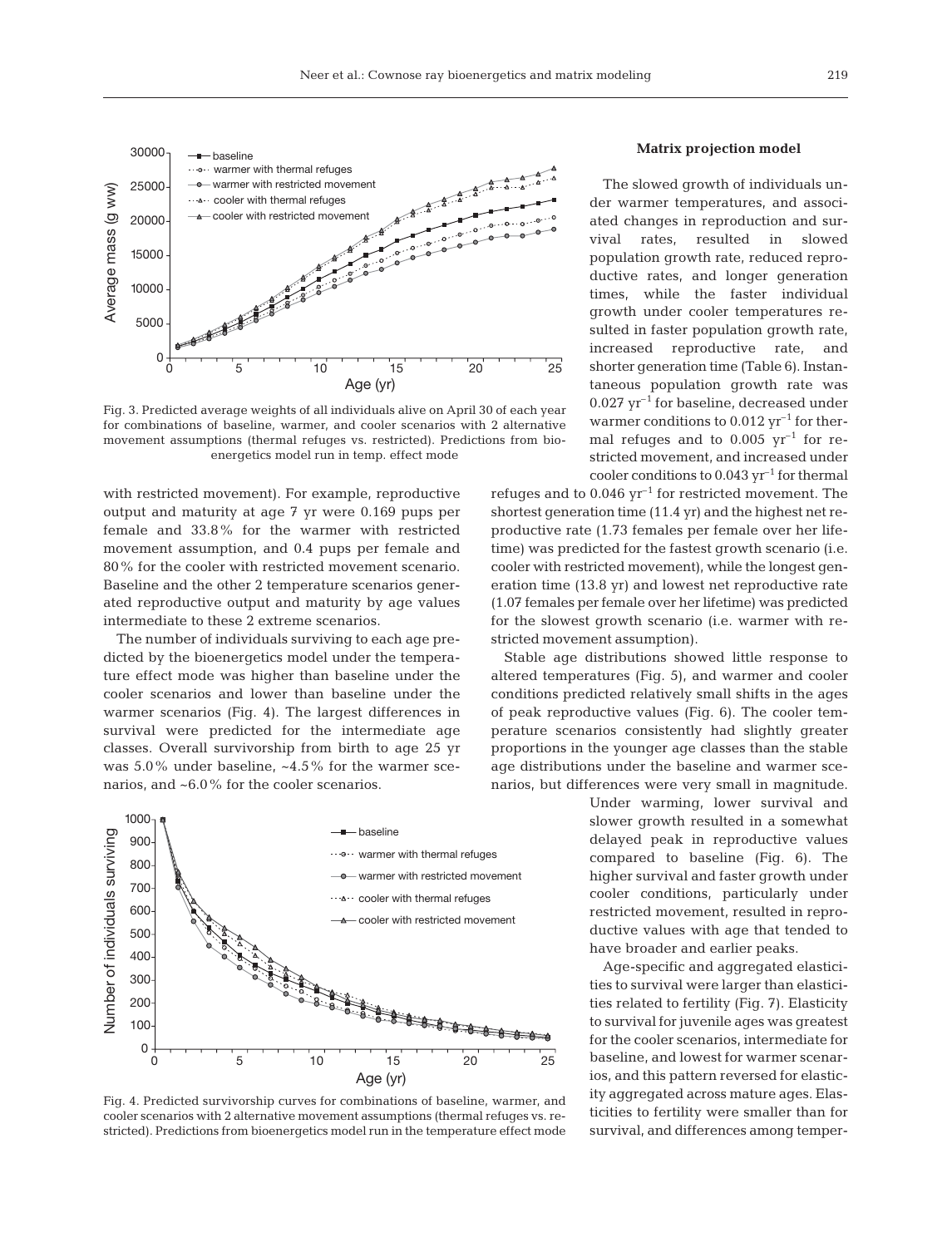Table 6. Population growth rates  $(yr^{-1})$ , net reproductive rate (females per female over her lifetime), and generation time (yr) calculated from matrix projection model for combinations of baseline, cooler, and warmer scenarios with 2 alternative movement assumptions (thermal refuges vs. restricted). Matrix models configured from outputs of bioenergetics model run in temp. effect mode

| Scenario | Movement<br>assumption   | Finite<br>population<br>growth<br>rate | Instantaneous<br>population<br>growth<br>rate | Net<br>repro-<br>ductive<br>rate | Generation<br>time |
|----------|--------------------------|----------------------------------------|-----------------------------------------------|----------------------------------|--------------------|
|          | Baseline Thermal refuges | 1.027                                  | 0.027                                         | 1.411                            | 12.4               |
| Warmer   | Thermal refuges          | 1.012                                  | 0.012                                         | 1.177                            | 13.0               |
|          | Restricted               | 1.005                                  | 0.005                                         | 1.070                            | 13.8               |
| Cooler   | Thermal refuges          | 1.044                                  | 0.043                                         | 1.696                            | 11.8               |
|          | Restricted               | 1.047                                  | 0.046                                         | 1.731                            | 11.4               |



Fig. 5. Stable age distributions calculated from the matrix projection models for combinations of baseline, warmer, and cooler scenarios with 2 alternative movement assumptions (thermal refuges vs. restricted)



Fig. 6. Age-specific reproductive values calculated from the matrix projection models for combinations of baseline, warmer, and cooler scenarios with 2 alternative movement assumptions (thermal refuges vs. restricted). Also shown: field determination of 50% maturity

ature scenarios, while consistent with elasticities to survival, were very small in magnitude. Aggregated elasticities were very similar among scenarios, with elasticity to adult survival the highest (~0.65), elasticity to juvenile survival intermediate (~0.25), and elasticity to fertility the lowest  $(-0.08)$ .

## **DISCUSSION**

Our bioenergetics simulations in consumption mode suggested that realized daily consumption rate would have to significantly change under the different temperature scenarios and movement assumptions for simulated average weights-at-age to match historical weights-at-age. Rays would need to consume approximately 11% BW  $d^{-1}$ more energy over their entire lifetime under warmer conditions to achieve baseline weights-at-age. This would imply that rays would have to alter their foraging behavior to increase prey consumption, as shifts in diet are unlikely because the caloric content of their bivalve prey is already high. Whether rays would be able to increase their prey consumption in nature to compensate for the increased metabolic cost incurred under warmer water temperatures is unknown. A decrease in consumption of similar magnitude (11 to 13 % BW  $d^{-1}$ ) under the cooler scenarios would be necessary for rays to achieve their baseline weights-at-age.

Bioenergetics model simulations in temperature effect mode suggested that changes in individual cownose ray growth rates in response to warmer and cooler temperatures depended on assumptions about ray movement. The predicted decrease in weights-at-age under warmer conditions for the restricted movement assumption (average of 16.8% over all ages) was almost twice that predicted for the thermal refuges assumption (average of 9.6% over all ages). In contrast, under the cooler temperature scenario, both the restricted movement and thermal refuges assumptions predicted more similar increases in weights-at-age be-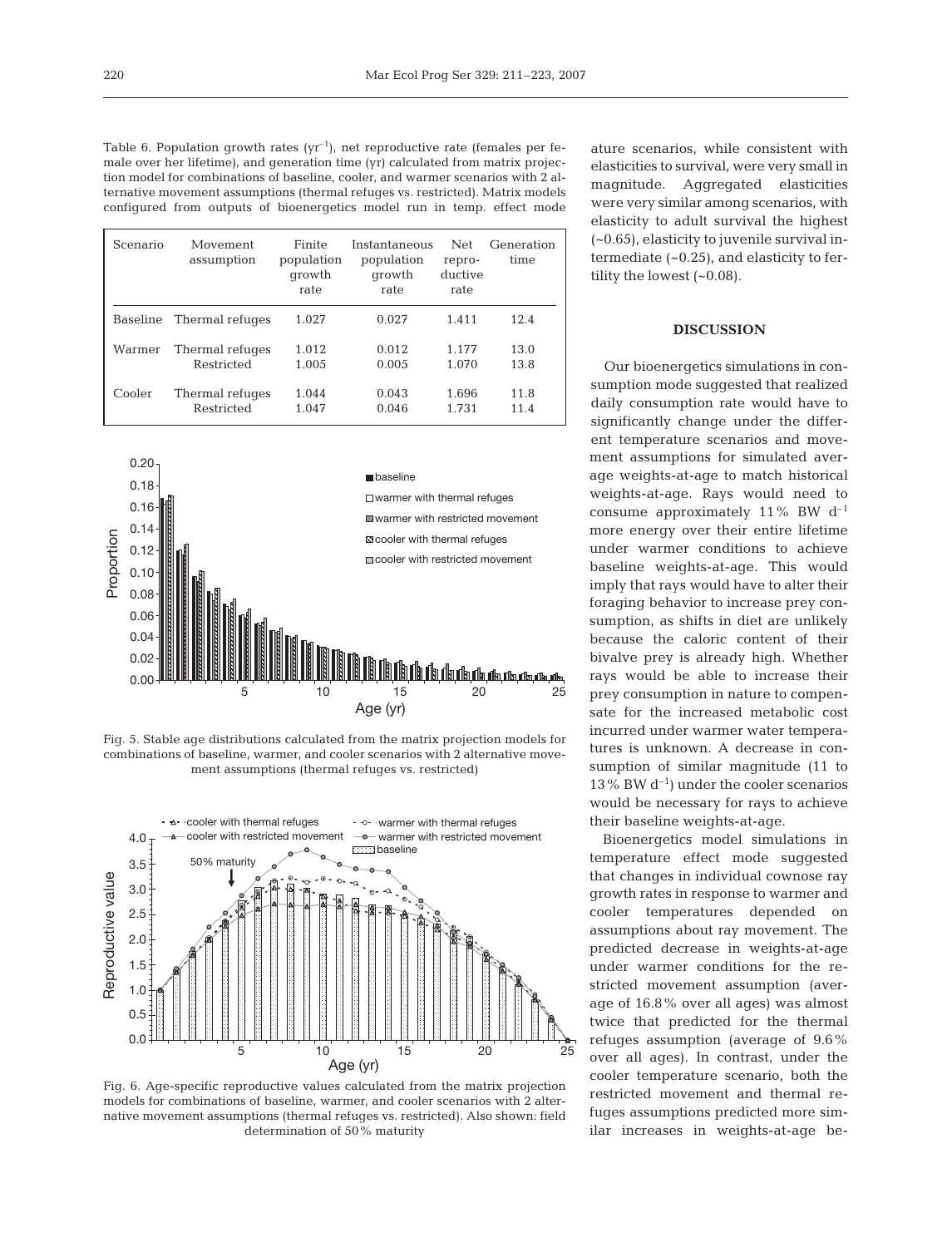

Fig. 7. Age-specific elasticities of survival and fertility calculated from matrix projection models for combinations of baseline, warmer, and cooler scenarios with 2 alternative movement assumptions (thermal refuges vs. restricted). Solid lines = survival elasticities; dashed lines = fertility elasticities for each combination

tween movement assumptions (17.2 and 13.4%, averaged over all ages). Matern et al. (2000) suggested that bat rays *Myliobatis californica* behaviorally thermoregulated to maximize their feeding efficiency. They suggested that bat rays utilized warmer waters during the day to enhance their foraging and then used cooler waters at night to increase digestive times. Our results implied that, while warmer temperatures may provide a short-term advantage to certain behaviors such as foraging, warmer conditions would have a negative long-term (life time) effect whose magnitude would depend upon the movement abilities of the cownose rays.

Differences in individual growth rates predicted by the bioenergetics model in temperature effect mode can be expressed as population-level responses. The matrix projection models predicted that, under equilibrium conditions (i.e. attainment of the stable age distribution), slowed individual growth under warmer water temperatures would translate into slowed population growth rate, decreased net reproductive rate, and longer generation times (Table 6). Interestingly, predicted stable age distributions were similar among all temperature scenarios (Fig. 5), and while reproductive values with age showed some shifts under the temperature scenarios, intermediate ages were always indicated as important (Fig. 6). Cooler temperatures would have the opposite effect, suggesting that, at least according to our models, cownose rays are near their thermal maximum. Whether our predicted bioenergetics and population dynamics changes have biological significance in nature is not clear. Predicted responses based on our coupled models would need to be viewed in the context of the variability generated by unmet assumptions (e.g. movement, equilibrium), uncertain parameter values, and variation from the many other sources not included in the models. The 'K-strategy' life history of cownose rays results in a population with relatively low resistance and

resilience, making even what appear to be small changes in growth and population-level responses, such as our predictions, worthy of attention (Heppell et al. 1999, Rose et al. 2001, Cortés 2002).

Population growth rates of cownose rays are more sensitive to variation in age-specific survival rates than to agespecific fertility rates (Fig. 7). The importance of survival has also been documented for other long-lived species (Heppell et al. 1999). In our analysis, population growth rate was relatively insensitive to variation in fertility rates. Frisk et al. (2002) examined the demographics of 3 species of skates and suggested that for species with low

fecundity, a trade-off between somatic growth and reproductive output could cause population growth rate to be insensitive to fertility. The insensitivity to fertility of cownose rays relates to their very low fecundity (one pup per litter and one litter per year) and the fact that only small changes in fecundity are possible due to biological constraints, such as limited space available for a female to carry any additional young.

Aggregated elasticities indicated that population growth rate was most sensitive to variation in adult survival. Evidence from other analyses of elasmobranchs appears contradictory over the importance of juvenile survival versus mature adult survival. Frisk et al. (2002) reported that adult survival had the greatest effect on population growth rate of the barndoor skate *Dipturus laevis* and Mollet & Cailliet (2002) reported similar results for the pelagic stingray *Dasyatis violacea*. However, juvenile survival has been reported as having the greatest impact on population growth rate for sharks in a variety of studies (Heppell et al. 1999, Brewster-Geisz & Miller 2000, Cortés 2002). This shift in importance from juvenile survival for sharks to adult survival for batoids may be explained by differences in their life histories. Rays appear to reproduce at an earlier age in relation to their longevity than many sharks, resulting in rays having a relatively shorter juvenile stage and a relatively longer adult stage (Martin & Cailliet 1988, Neer & Cailliet 2001, Frisk et al. 2002). If rays generally had relatively longer adult stages than sharks, this would act to amplify the importance of their adult survival rates because individual age elasticities are summed to obtain single values for juveniles and for adults.

Additional measurements and laboratory experiments designed to estimate specific components of the bioenergetics model would allow for increased accuracy and precision in bioenergetics model predictions. Values of parameters related to specific dynamic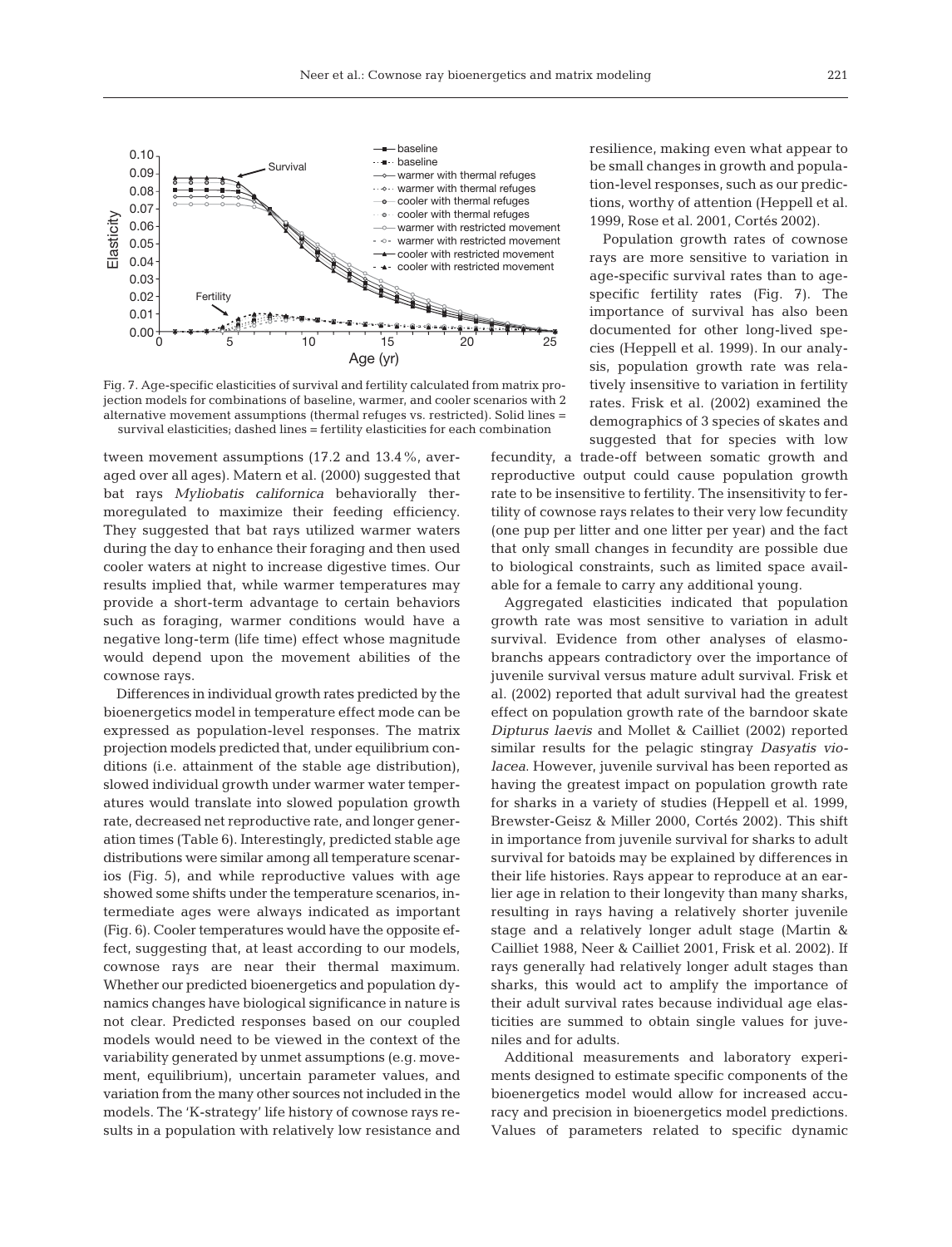action, egestion, excretion, and the multiplier representing the metabolic cost of activity used in the model, were all obtained from the literature. While the estimate of specific dynamic action was experimentally determined for another batoid*,* all the other parameter values were based on experiments with sharks, not rays. Error can be introduced by utilizing parameter estimates from different taxa (Pepin & Miller 1993), and this error could bias simulated growth results (Bartell et al. 1986).

The assumption of a closed population and densityindependent growth, survival, and reproduction, while common for demographic analysis, may not hold true for cownose rays (Schwartz 1990, Brewster-Geisz & Miller 2000). Cownose rays are known to undertake long-distance migrations (Schwartz 1990); however, the details of these migrations within the Gulf of Mexico are currently unknown. The metabolic costs of migration were not explicitly incorporated into our bioenergetics model. Should these costs be significantly different (most likely greater) than the metabolic cost of normal activity as presently represented in the bioenergetics model, the results presented here could change. Furthermore, changes in species distribution may occur under altered temperatures (Hopkins & Cech 2003, Simpfendorfer & Heupel 2004). Despite the documentation of density-dependent regulation for a variety of teleost species (Rose et al. 2001), very little empirical evidence exists to judge the importance of density dependence in elasmobranchs (Sminkey & Musick 1995, Carlson & Baremore 2003). Shifts in age at maturity and juvenile survivorship are the most likely mechanism for compensation in sharks, as most species have a limited capacity for increased fecundity due to physical constraints (Cortés 2002).

Previous demographic analyses of elasmobranchs have been conducted using life table and age-structured matrix projection approaches (Sminkey & Musick 1996, Simpfendorfer 1999, Cortés 2002, Frisk et al. 2002) or stage-based modeling (Brewster-Geisz & Miller 2000, Frisk et al. 2002, Mollet & Cailliet 2002). In the majority of these studies, age- or stage-specific survivorship, maturity, and fecundity had to be inferred from a variety of sources and from information on other species. Furthermore, natural mortality was often assumed to be a constant, when in reality, mortality rate is likely size-dependent (Sminkey & Musick 1996, Cortés 1998, Simpfendorfer 1999, Frisk et al. 2002). Our coupling of an individual-based bioenergetics model with a matrix projection model offers a potentially powerful approach for relating how, with limited to moderate information, changes in environmental variables and habitat that affect individual growth can be expressed as population-level responses.

*Acknowledgements.* Thanks to A. Adamack, C. Murphy, and S. Sable for assistance to J.A.N. with modeling issues. Thanks also to B. A. Thompson for discussions on the biological aspects of the study. J.A.N. received support for this research from the National Marine Fisheries Service/National Sea Grant Joint Fellowship Program in Population Dynamics and Marine Resource Economics.

#### LITERATURE CITED

- Bartell SM, Breck JE, Gardner RH, Brenkert AL (1986) Individual parameter perturbation and error analysis of fish bioenergetics models. Can J Fish Aquat Sci 43:160–168
- Bigelow HB, Schroeder WC (1953) Fishes of the western North Atlantic. Part II. Sawfishes, guitarfishes, skates, and rays. Memoir of the Sears Foundation for Marine Research, Yale University, New Haven, CT, p 469–477
- Bradley JL (1996) Prey energy content and selection, habitat use and daily ration of the Atlantic stingray, *Dasyatis sabina*. MS thesis, Florida Institute of Technology, Melbourne, FL
- Brandt SB, Hartman KJ (1993) Innovative approaches with bioenergetics models: future applications to fish ecology and management. Trans Am Fish Soc 122:731–735
- Brett JR, Groves TDD (1979) Physiological energetics. In: Hoar WS, Randall DJ (eds) Fish physiology Vol VII. Academic Press, New York, p 279–352
- Brewster-Geisz KK, Miller TJ (2000) Management of the sandbar shark, *Carcharhinus plumbeus*: implications of a stage-based model. Fish Bull 98:236–249
- Carlson JK, Baremore IE (2003) Changes in biological parameters of Atlantic sharpnose shark *Rhizoprionodon terraenovae* in the Gulf of Mexico: evidence for density-dependent growth and maturity? Mar Freshw Res 54:227–234
- Carlson JK, Goldman KJ, Lowe CG (2004) Metabolism, energetic demand, and endothermy. In: Carrier JC, Musick JA, Heithaus MR (eds) Biology of sharks and their relatives. CRC Press, Boca Raton, FL, p 201–222
- Caswell H (2001) Matrix population models: construction, analysis, and interpretation, 2nd edn. Sinauer Associates, Sunderland, MA
- Compagno LJV (1990) Alternative life history styles of cartilaginous fishes in time and space. Environ Biol Fishes 28: 33–75
- Cortés E (1998) Demographic analysis as an aid in shark stock assessment and management. Fish Res 39:199–208
- Cortés E (2002) Incorporating uncertainty into demographic modeling: application to shark populations and their conservation. Conserv Biol 16:1048–1062
- Cortés E (2004) Life history patterns, demography, and population dynamics. In: Carrier JC, Musick JA, Heithaus MR (eds) Biology of sharks and their relatives. CRC Press, Boca Raton, FL, p 449–469
- Du Preez HH, McLachlan A, Marais JFK (1988) Oxygen consumption of two nearshore marine elasmobranchs, *Rhinobatos annulatus* (Muller & Henle, 1841) and *Myliobatus aquila* (Linnaeus, 1758). Comp Biochem Physiol A 89: 283–294
- Du Preez HH, McLachlan A, Marais JFK, and Cockcroft AC (1990) Bioenergetics of fishes in a high-energy surf-zone. Mar Biol 106:1–12
- Frisk MG, Miller TJ, Fogarty MJ (2002) The population dynamics of little skate *Leucoraja erinacea*, winter skate *Leucoraja ocellata*, and barndoor skate *Dipturus laevis*: predicting exploitation limits using matrix analyses. ICES J Mar Sci 59:576–586